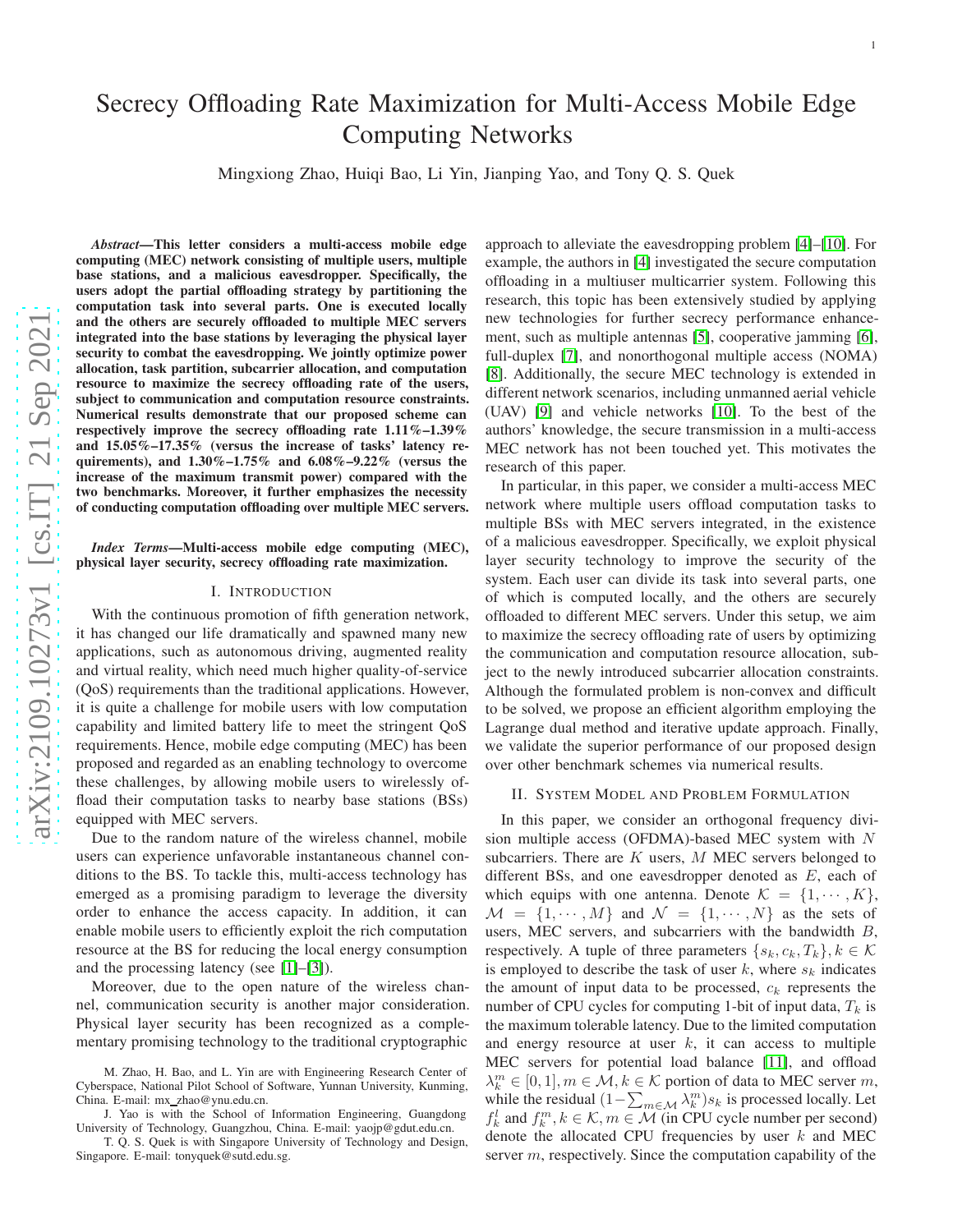MEC server is limited, the CPU frequencies allocated to its associated users should not exceed the computation capacity, denoted by  $F_m$ , i.e.,  $\sum_{k \in \mathcal{K}} f_k^m \leq F_m, \forall m \in \mathcal{M}$ .

## *A. Latency*

*1) Local Computing Delay:* To process the residual input bits  $(1-\sum_{m\in M} \lambda_k^m) s_k$  at user  $k \in \mathcal{K}$ , the corresponding local computing time is  $t_k^l = c_k \left(1 - \sum_{m \in \mathcal{M}} \lambda_k^m \right) s_k / f_k^l$ .

*2) Secure Communication and Processing Delays:* The subcarriers are assigned to different users in the OFDMA system to avoid the intra-cell interference. Denote  $\{x_k^{n,m}\}$  as the indicator of subcarrier allocation. To be specific,  $x_k^{\hat{n},m} = 1$ represents that subcarrier  $n$  is assigned to user  $k$  for offloading its task to MEC server m. Otherwise,  $x_k^{n,m} = 0$ . Let  $\{\hat{g}_k^n\}$ and  $\{h_k^{n,m}\}\$  denote the channels from user  $k \in \mathcal{K}$  to the eavesdropper and MEC server  $m \in \mathcal{M}$  via subcarrier  $n \in \mathcal{N}$ , respectively. Denote  $\tilde{g}_k^n \triangleq \frac{\hat{g}_k^n}{\sigma^2}$  and  $\tilde{h}_k^{n,m} \triangleq \frac{h_k^n}{\sigma^2}$  as the corresponding channel-power-to-noise ratios, where  $\sigma^2$  is the variance for additive white Gaussian noise. Assume that the MEC server perfectly knows the channel state information (CSI) of  $\tilde{h}_k^{n,\tilde{m}}$ , but partially knows that of  $\tilde{g}_k^n$  [\[4\]](#page-4-2). As commonly adopted in the physical layer security literature, we consider the deterministic CSI uncertainty model for  $\tilde{g}_k^n$ , where  $\tilde{g}_k^n = \bar{g}_k^n + \Delta g_k^n$ ,  $k \in \mathcal{K}$ ,  $n \in \mathcal{N}$ . Here,  $\bar{g}_k^n$  denotes the estimation of  $\tilde{g}_k^n$  at the MEC server, and  $\Delta g_k^n$  denotes the estimation error, i.e.,  $|\Delta g_k^n| \leq \epsilon$ , bounded by a possible value  $\epsilon \geq 0$  (also known by the MEC server). Thus, the secrecy offloading rate (in bits/sec) from user  $k$  to MEC server  $m$  is given as

$$
r_k^m = \sum_{n \in \mathcal{N}} x_k^{n, m} r_k^{n, m},\tag{1}
$$

where  $r_k^{n,m} \triangleq B \left[ \log_2 \left( 1 + p_k^n \tilde{h}_k^{n,m} \right) - \log_2 \left( 1 + p_k^n \tilde{g}_k^n \right) \right]^+,$  $[x]^+ \triangleq \max[x, 0]$ , and  $p_k^n$  is the transmit power of user  $k \in \mathcal{K}$ over subcarrier  $n \in \mathcal{N}$ . Accordingly, the offloading time  $t_{k,i}^{\text{off}}$ for user k is given by  $t_{k,m}$  =  $t_{k,m}$  +  $t_{k,m}$ , which mainly consists of two parts: the secure offloading time  $t_{k,m}^s \triangleq \frac{s_k \lambda_k^m}{r_k^m}$ and the computing time  $t_{k,m}^c \triangleq \frac{c_m s_k \lambda_k^m}{f_k^m}$  at MEC server m.

Due to the parallel computing at the users and MEC servers, the total latency for user k is  $\max\left\{t_k^l, \max_{m \in \mathcal{M}}\left\{t_{k,m}^{\text{off}}\right\}\right\},$ which depends on the largest one among  $t_k^l$  and  $t_{k,m}^{\text{off}}$ .

#### *B. Energy Consumption*

Since MEC servers are often powered by grid electricity, we only considered the energy consumption of the users.

*1) Local Computing Mode:* The computation energy efficiency coefficient related to the processor's chip of user  $k \in \mathcal{K}$  is characterized by  $\eta_k$ , then the power consumption of the processor is modeled as  $\eta_k f_k^l$  $3$  (in joule per second) [\[2\]](#page-4-10), [\[12\]](#page-4-11). Thus, the energy consumption of user  $k \in \mathcal{K}$  for local computing is  $E_k^l = \eta_k f_k^l$  ${}^3t_k^l = \stackrel{\_}{\eta_k} c_k \left(1 - \sum_{m \in \mathcal{M}} \lambda_k^m \right) s_k f_k^l$ 2 .

*2) Computation Offloading Mode:* For the data offloaded to MEC servers, the energy consumption of user  $k$  for transmission is  $E_k^{\text{off}} = \sum_{m \in \mathcal{M}} t_{k,m}^s \sum_{n \in \mathcal{N}} x_k^{n,m} \tilde{p}_k =$  $\sum_{m\in\mathcal{M}}$  $\frac{s_k \lambda_k^m \sum_{n \in \mathcal{N}} x_k^{n,m}}{\sum_{n \in \mathcal{N}} x_k^{n,m} r_k^{n,m}}$  $\tilde{p}_k$  $\frac{c}{n} \sum_{n \in \mathcal{N}} \frac{x_k}{n_k} \frac{p_k}{n_k}$ , where  $\tilde{p}_k = p_k^n + \bar{p}_k$ , and  $\bar{p}_k$  is the constant average circuit power consumption to transmit signal processing at user  $k \in \mathcal{K}$  [\[13\]](#page-4-12). Therefore, the total energy consumption of user k is given by  $E_k = E_k^l + E_k^{\text{off}}$ .

# *C. Problem Formulation*

Define  $Q \triangleq \{p_k^n\} \in \mathbb{R}^{K \times N}, X \triangleq \{x_k^{n,m}\} \in \mathbb{R}^{K \times NM}, X \triangleq$  $\{\lambda_k^m\} \in \mathbb{R}^{K \times M}, \mathbf{\hat{f}} \triangleq \{f_k^l\} \in \mathbb{R}^K \text{ and } \mathbf{\hat{F}} \triangleq \{f_k^m\} \in \mathbb{R}^{K \times M}$ for notation convenience. We aim to maximize the secrecy offloading rate of users via jointly optimizing communication (transmit power Q, offloading ratio  $\Lambda$  and subcarriers X), and computation resource  $(f, F)$ , which is formulated as

$$
\mathbf{P_0}: \max_{\{\mathbf{Q}, \mathbf{X}, \mathbf{\Lambda}, \mathbf{f}, \mathbf{F}\}} \sum_{k \in \mathcal{K}} \sum_{n \in \mathcal{N}} \sum_{m \in \mathcal{M}} x_k^{n, m} r_k^{n, m}
$$
 (2a)

s.t. 
$$
\max \{t_k^l, \max_{m \in \mathcal{M}} \{t_{k,m}^{\text{off}}\}\}\leq T_k, \ \forall k \in \mathcal{K},
$$
 (2b)  
 $E_k^l + E_k^{\text{off}} \leq E_k, \ \forall k \in \mathcal{K},$  (2c)

<span id="page-1-7"></span><span id="page-1-2"></span><span id="page-1-1"></span>
$$
|\Delta g_k^n| \le \epsilon, \ \forall k \in \mathcal{K}, n \in \mathcal{N}, \tag{2d}
$$

$$
0 \le \sum_{m \in \mathcal{M}} \lambda_k^m \le 1, \lambda_k^m \in [0, 1], \ \forall k \in \mathcal{K}, \tag{2e}
$$

<span id="page-1-8"></span>
$$
0 \le p_k^n, \ \forall k \in \mathcal{K}, n \in \mathcal{N}, \tag{2f}
$$

$$
0 \leq \sum_{n \in \mathcal{N}} \sum_{n \in \mathcal{M}} x_k^{n, m} p_k^n \leq p_k^{\max}, \ \forall k \in \mathcal{K}, \ \ (2g)
$$

<span id="page-1-9"></span><span id="page-1-4"></span><span id="page-1-3"></span>
$$
x_k^{n,m} \in \{0,1\}, \ \forall k \in \mathcal{K}, n \in \mathcal{N}, m \in \mathcal{M},
$$
  

$$
\sum_{m \in \mathcal{M}} \sum_{K \in \mathcal{K}} x_k^{n,m} \le 1, \ \forall n \in \mathcal{N},
$$
  
(2i)

<span id="page-1-10"></span>
$$
\sum_{m \in \mathcal{M}} \sum_{k \in \mathcal{K}} K_{k} \leq \sum_{k \in \mathcal{K}} K_{k} \leq \sum_{k \in \mathcal{K}} K_{k} \leq \sum_{k \in \mathcal{K}} K_{k} \leq \sum_{k \in \mathcal{K}} K_{k} \leq \sum_{k \in \mathcal{K}} K_{k} \leq \sum_{k \in \mathcal{K}} K_{k} \leq \sum_{k \in \mathcal{K}} K_{k} \leq \sum_{k \in \mathcal{K}} K_{k} \leq \sum_{k \in \mathcal{K}} K_{k} \leq \sum_{k \in \mathcal{K}} K_{k} \leq \sum_{k \in \mathcal{K}} K_{k} \leq \sum_{k \in \mathcal{K}} K_{k} \leq \sum_{k \in \mathcal{K}} K_{k} \leq \sum_{k \in \mathcal{K}} K_{k} \leq \sum_{k \in \mathcal{K}} K_{k} \leq \sum_{k \in \mathcal{K}} K_{k} \leq \sum_{k \in \mathcal{K}} K_{k} \leq \sum_{k \in \mathcal{K}} K_{k} \leq \sum_{k \in \mathcal{K}} K_{k} \leq \sum_{k \in \mathcal{K}} K_{k} \leq \sum_{k \in \mathcal{K}} K_{k} \leq \sum_{k \in \mathcal{K}} K_{k} \leq \sum_{k \in \mathcal{K}} K_{k} \leq \sum_{k \in \mathcal{K}} K_{k} \leq \sum_{k \in \mathcal{K}} K_{k} \leq \sum_{k \in \mathcal{K}} K_{k} \leq \sum_{k \in \mathcal{K}} K_{k} \leq \sum_{k \in \mathcal{K}} K_{k} \leq \sum_{k \in \mathcal{K}} K_{k} \leq \sum_{k \in \mathcal{K}} K_{k} \leq \sum_{k \in \mathcal{K}} K_{k} \leq \sum_{k \in \mathcal{K}} K_{k} \leq \sum_{k \in \mathcal{K}} K_{k} \leq \sum_{k \in \mathcal{K}} K_{k} \leq \sum_{k \in \mathcal{K}} K_{k} \leq \sum_{k \in \mathcal{K}} K_{k} \leq \sum_{k \in \mathcal{K}} K_{k} \leq \sum_{k \in \mathcal{K}} K_{k} \leq \sum_{k \in \
$$

<span id="page-1-5"></span>
$$
\sum_{k \in \mathcal{K}} f_k^m \le F_m, \ \forall m \in \mathcal{M}, \tag{2k}
$$

<span id="page-1-6"></span>
$$
0 \le f_k^l \le F_k, \ \forall k \in \mathcal{K}, \tag{21}
$$

where  $E_k$  is the maximum energy budget and  $p_k^{\max}$  is the maximum transmit power at user  $k$ . Constraint [\(2b\)](#page-1-1) requests to complete the tasks under the latency requirements of users. Constraints [\(2c\)](#page-1-2) and [\(2g\)](#page-1-3) ensure that the total energy consumption and power allocation among subcarriers cannot exceed the maximum energy budget and transmit power of each user. Each subcarrier can only be used by one User-MEC pair to avoid the same-frequency interference in [\(2i\)](#page-1-4), and the sum of allocated CPU frequencies must be less than the computation capability of MEC server in [\(2k\)](#page-1-5).

#### III. RESOURCE-ALLOCATION BASED ALGORITHM

Due to the coupled variants in both the constraints and the objective function, it is intractable to deal with  $P_0$  in its current form. To tackle this issue, we first consider the worstcase secrecy offloading rate, i.e.,  $g_k^n = \bar{g}_k^n + \epsilon$ ,  $\forall k \in \mathcal{K}, n \in \mathcal{N}$ , which is given as

$$
\tilde{r}_k^m = \min_{|\Delta g_k^n| \le \epsilon} \sum_{n \in \mathcal{N}} x_k^{n, m} r_k^{n, m} = \sum_{n \in \mathcal{N}} x_k^{n, m} \tilde{r}_k^{n, m}, \tag{4}
$$

where  $\tilde{r}_k^{n,m} \triangleq B \left[ \log_2 \left( 1 + p_k^n \tilde{h}_k^{n,m} \right) - \log_2 \left( 1 + p_k^n g_k^n \right) \right]^+$ . Therefore, we propose to maximize the explicit and mathe-

matically tractable function  $\tilde{r}_k^m$  to obtain a lower bound for the secrecy offloading rate. Furthermore, according to [\[14\]](#page-4-13), we can

<span id="page-1-0"></span><sup>&</sup>lt;sup>1</sup>In practice, the MEC-integrated BS is usually powered by grid with almost unlimited energy, which can provide a sufficiently large transmit power. Furthermore, the amount of output data from MEC server to user is usually much less than that of the input data. Hence, the time consumed for delivering the computed results is negligible [\[2\]](#page-4-10).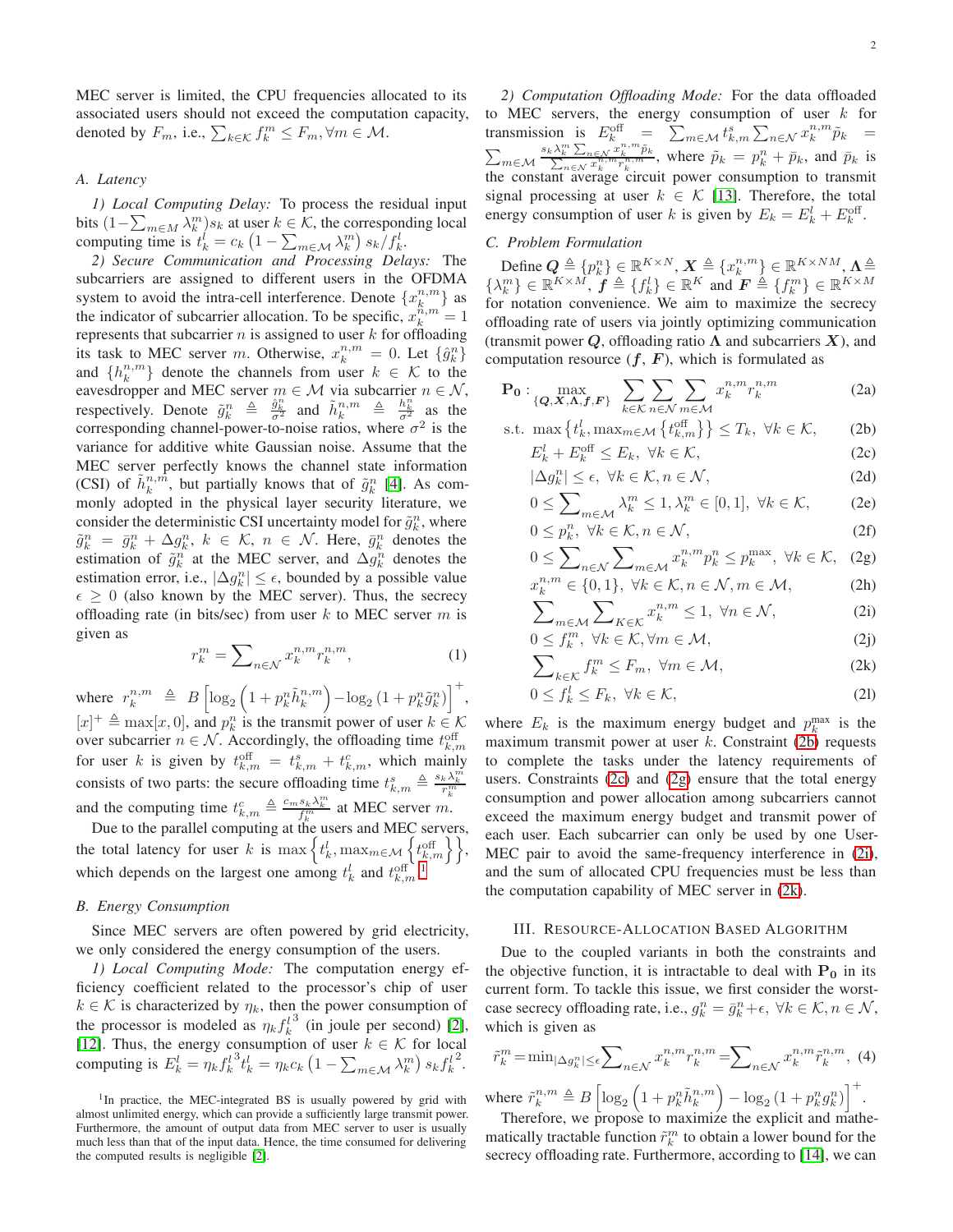$$
\mathcal{L}(\boldsymbol{W}, \boldsymbol{\alpha}, \boldsymbol{\beta}, \boldsymbol{\gamma}, \boldsymbol{\theta}, \boldsymbol{\mu}, \boldsymbol{\psi}, \boldsymbol{\varphi}) = \sum_{k \in \mathcal{K}} \sum_{n \in \mathcal{N}} \sum_{m \in \mathcal{M}} x_k^{n, m} \bigg[ (1 + \psi_k^m) r_k^{n, m} - \gamma_k s_k \lambda_k^m (p_k^n + \bar{p}_k) / \phi_k^m - \theta_k p_k^n \bigg] - \sum_{k \in \mathcal{K}} \sum_{m \in \mathcal{M}} \beta_k^m (s_k \lambda_k^m / \phi_k^m + c_m s_k \lambda_k^m / f_k^m - T_k) + \mu_m f_k^m + \psi_k^m \phi_k^m + \sum_{m \in \mathcal{M}} \mu_m F_m \qquad (3)
$$

$$
- \sum_{k \in \mathcal{K}} \bigg[ \alpha_k (t_k^l - T_k) + \gamma_k (E_k^l - E_k) - \theta_k p_k^{\max} + \varphi_k (f_k^l - F_k) \bigg].
$$

equivalently remove the  $[\cdot]^+$  operator in the objective function and approximate problem  $P_0$  as the following problem:

$$
\mathbf{P}'_0: \max_{\{\mathbf{Q}, \mathbf{X}, \mathbf{\Lambda}, \mathbf{f}, \mathbf{F}\}} \sum_{k \in \mathcal{K}} \sum_{n \in \mathcal{N}} \sum_{m \in \mathcal{M}} x_k^{n, m} \overline{r}_k^{n, m}
$$
(5a)

s.t. 
$$
\max \{t_k^l, \max_{m \in \mathcal{M}} \{t_{k,m}^{\text{off}}(\bar{r}_k^m)\}\} \leq T_k, \ \forall k \in \mathcal{K}, \ \text{(5b)}\\ (2c) - (2l),
$$

where  $\bar{r}_k^{n,m} \triangleq B \left[ \log_2 \left( 1 + p_k^n \tilde{h}_k^{n,m} \right) - \log_2 \left( 1 + p_k^n g_k^n \right) \right]$ .

Next, we transform the formulated problem  $P'_0$  into five subproblems: 1)  $P_1$ , offloading ratio optimization; 2)  $P_2$ , communication resource allocation; 3)  $P_3$ , MEC servers computation resource optimization; 4)  $P_4$ , user computation resource optimization; 5)  $P_5$ , auxiliary variable update. Then, we optimize them in an iterative manner while keeping the other variables fixed.

#### *A. Offloading Ratio Optimization*

Since the objective function of  $P'_0$  is independent with  $\Lambda$ , the corresponding problem can be treated as a feasible problem with given  $(X, Q, F, f)$ , and the feasible solution of offloading ratio can be derived from

$$
\mathbf{P}_1: \text{find } \lambda_k^m,
$$
  
s.t. (5b), (2c), (2e), (2e),

which is a linear programming problem with respect to  $\lambda_k^m$ ,  $\forall k \in \mathcal{K}, m \in \mathcal{M}$ , and can be solved by optimization tools such as CVX.

With the obtained feasible solution  $\Lambda^*$ ,  $P'_0$  is still mixedinteger nonlinear programming, which is generally prohibitively to find the optimal solution due to the high computation complexity. Fortunately, the duality gap becomes zero in multi-carrier systems as the number of subcarriers goes to infinity according to the time-sharing condition. Thus, the asymptotically optimal solution for a non-convex resource allocation problem can be achieved in the dual domain when the number of subcarriers becomes large [\[2\]](#page-4-10), [\[15\]](#page-4-14).

However,  $P'_0$  cannot be transformed into the dual domain directly since  $\sum_{n \in \mathcal{N}} x_k^{n,m} \bar{r}_k^{n,m}$  is in the denominator of constraint [\(5b\)](#page-2-0). Therefore, a new non-negative auxiliary variable  $\Phi \triangleq {\phi_k^m}$ ,  $\forall k \in \mathcal{K}, m \in \mathcal{M}$  will be introduced to transform  $P'_0$  into the following problem

$$
\mathbf{P}_{\mathbf{0}}^{"}: \max_{\{\mathbf{X},\mathbf{Q},\mathbf{F},\mathbf{f},\mathbf{\Phi}\}} \sum_{k\in\mathcal{K}} \sum_{n\in\mathcal{N}} \sum_{m\in\mathcal{M}} x_{k}^{n,m} \bar{r}_{k}^{n,m}
$$
(7a)

$$
\text{s.t. } t_k^l \le T_k, \forall k \in \mathcal{K},\tag{7b}
$$

$$
s_k \lambda_k^m / \phi_k^m + c_m s_k \lambda_k^m / f_k^m \le T_k, \forall k \in \mathcal{K}, m \in \mathcal{M}, \text{ (7c)}
$$

$$
E_k^l + \sum_{m \in \mathcal{M}} \frac{s_k \lambda_k^m}{\phi_k^m} \sum_{n \in \mathcal{N}} x_k^{n,m} \tilde{p}_k \le E_k, \forall k \in \mathcal{K},\tag{7d}
$$

$$
0 < \phi_k^m \le \sum_{n \in \mathcal{N}} x_k^{n, m} \bar{r}_k^{n, m}, \forall k \in \mathcal{K}, m \in \mathcal{M}, \quad (7e)
$$
\n
$$
(2f) - (2l),
$$

and the Lagrangian function of  $P_0''$  is given at the top of this page, where  $\alpha$ ,  $\beta$ ,  $\gamma$ ,  $\theta$ ,  $\mu$ ,  $\psi$  and  $\varphi$  are the non-negative Lagrange multipliers for the corresponding constraints.

<span id="page-2-0"></span>Define  $P$  as all sets of possible  $Q$  that satisfy constraint [\(2f\)](#page-1-8),  $X$  as all sets of possible X that satisfy constraint [\(2h\)](#page-1-9),  $\mathcal F$  as all sets of possible F that satisfy constraint [\(2j\)](#page-1-10),  $Q$  as all sets of possible  $f$  that satisfy constraint  $f_k^l > 0$ , and  $S$  as all sets of possible  $\phi$  that satisfy constraint  $\phi_k^m > 0$ ,  $\forall k \in \mathcal{K}, m \in \mathcal{M}$ . The Lagrange dual function is then defined as

$$
g(\alpha, \beta, \gamma, \theta, \mu, \psi, \varphi) =
$$
  
\n
$$
\max_{\{X \in \mathcal{X}, Q \in \mathcal{P}, F \in \mathcal{F}, \atop f \in \mathcal{Q}, \Phi \in \mathcal{S}\}} \mathcal{L}(W, \alpha, \beta, \gamma, \theta, \mu, \psi, \varphi),
$$
 (8)

where  $W \triangleq \{X, Q, F, f, \Phi\}$ . Moreover, the Lagrange dual problem is then given by max  $g(\alpha, \beta, \gamma, \theta, \mu, \psi, \varphi)$ , where  $\alpha, \beta, \gamma, \theta, \mu, \psi, \varphi \succeq 0.$ 

The primal-dual method is employed to obtain the above resource-related variables for the given auxiliary variable and Lagrange multipliers at first, then the auxiliary variable is updated based on its closed form. At last, the corresponding Lagrange multipliers are updated via the subgradient method.

In the following, the other four subproblems are given by

$$
\mathbf{P_2}: g(\gamma, \theta, \psi) = \max_{\mathbf{X} \in \mathcal{X}, \mathbf{Q} \in \mathcal{P}} \sum_{k \in \mathcal{K}} \sum_{n \in \mathcal{N}} \sum_{m \in \mathcal{M}} x_k^{n, m} \mathcal{L}_k^{n, m}, \quad (9)
$$

$$
\mathbf{P_3}: g(\boldsymbol{\beta}, \boldsymbol{\mu}) = \max_{\boldsymbol{F} \in \mathcal{F}} \sum_{m \in \mathcal{M}} \sum_{k \in \mathcal{K}} \mathcal{L}_k^m(f_k^m), \tag{10}
$$

$$
\mathbf{P}_4: g(\alpha, \gamma, \varphi) = \max_{f \in \mathcal{Q}} \sum_{k \in \mathcal{K}} \mathcal{L}_k(f_k^l), \tag{11}
$$

$$
\mathbf{P_5}: g(\boldsymbol{\beta}, \boldsymbol{\gamma}, \boldsymbol{\psi}) = \max_{\boldsymbol{\Phi} \in \mathcal{S}} \sum_{k \in \mathcal{K}} \sum_{m \in \mathcal{M}} \mathcal{L}_k^m \left( \phi_k^m \right), \qquad (12)
$$

where

$$
\begin{split} &\mathcal{L}_k^{n,m} \!=\! \left(1\!+\!\psi_k^m\right) &\bar{r}_k^{n,m} \!-\! (\gamma_k s_k \lambda_k^m \!+\! \theta_k \phi_k^m) p_k^n / \phi_k^m, \\ &\mathcal{L}_k^m (f_k^m) \!=\! -\beta_k^m s_k \lambda_k^m c_m / f_k^m \!-\! \mu_m f_k^m, \\ &\mathcal{L}_k (f_k^l) \!=\! -c_k s_k \left(\!\alpha_k \!+\! \gamma_k \eta_k f_k^l\right) \left(1 \!-\! \sum_{m \in \mathcal{M}} \!\! \lambda_k^m\right) / f_k^l \!-\! \varphi_k f_k^l, \\ &\mathcal{L}_k^m \left(\phi_k^m\right) \!=\! -\psi_k^m \phi_k^m \!-\! s_k \lambda_k^m \left(\beta_k^m \!+\! \gamma_k \sum_{n \in \mathcal{N}} x_k^{n,m} \tilde{p}_k\right) / \phi_k^m, \end{split}
$$
 and we can solve them as follows

and we can solve them as follows.

#### *B. Communication Resource Allocation*

*1)* Subcarriers Allocation: Given  $\{Q, F, f, \Lambda^*, \Phi\}$ , we assume that all subcarriers are assigned to users, i.e.,  $\sum_{k \in \mathcal{K}} \sum_{m \in \mathcal{M}} x_k^{n,m} = 1$ , thus there exists  $\{k^*, m^*\}$  such that

<span id="page-2-1"></span>
$$
x_k^{n,m,*} = \begin{cases} 1, & \text{if } \{k,m\} = \{k^*, m^*\} \\ 0, & \text{otherwise} \end{cases}, \tag{13}
$$

to maximize  $\mathcal{L}_k^{n,m}$  via  $\{k^\star, m^\star\} = \arg \max_{k \in \mathcal{K}, m \in \mathcal{M}} \mathcal{L}_k^{n,m}$ .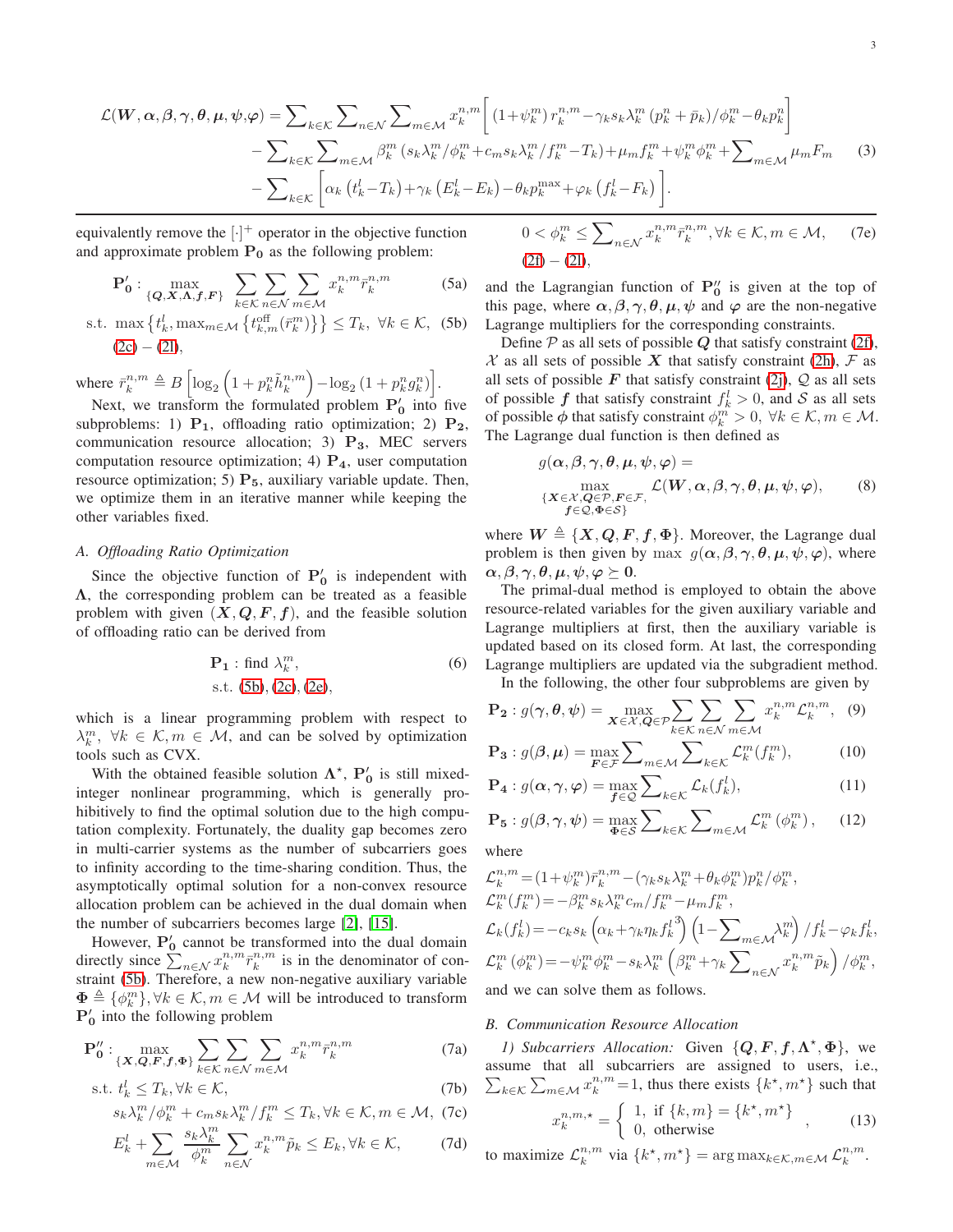*2) Transmit Power Optimization:* With the newly derived  $X^*$  and employing the Karush-kuhn-Tucker (KKT) conditions, the condition  $\frac{\partial \mathcal{L}_k^{n,m}(p_k^n)}{\partial p_k^n} = 0$  is both necessary and sufficient for transmit power assignment optimality, which can be obtained as follows.

*Theorem 1:* The optimal transmit power is

$$
p_k^{n,*} = \left\{ \left[ \frac{4\tilde{h}_k^{n,m} g_k^n \left( \tilde{h}_k^{n,m} - g_k^n \right) (1 + \psi_k^m) \phi_k^m B}{(\gamma_k s_k \lambda_k^m + \theta_k \phi_k^m) \ln 2} + \left( \tilde{h}_k^{n,m} - g_k^n \right)^2 \right]^{\frac{1}{2}} - \left( \tilde{h}_k^{n,m} + g_k^n \right) \right\} / 2\tilde{h}_k^{n,m} g_k^n. (14)
$$

*Proof:* It can be obtained from the formula of roots for a quadric equation, which is deduced from  $\frac{\partial \mathcal{L}_k^{n,m}(p_k^n)}{\partial p_k^n} = 0$ .

*Remark 1:* To maximize the secrecy offloading rate of users, user  $k \in \mathcal{K}$  will distribute more power on subcarrier  $n \in \mathcal{N}$ when the eavesdropper has a worse channel gain  $g_k^n$ , and the assigned power is proportional to the subcarrier bandwidth B.

### *C. MEC Servers Computation Resource Optimization*

With the newly obtained  $(X^*, P^*, \Lambda^*)$  and given  $(f, \phi)$ , the optimal computation resource assigned to user  $k$  can be derived according to the KKT conditions and solving

$$
\frac{\partial \mathcal{L}_k^m \left( f_k^m \right)}{\partial f_k^m} = \frac{\beta_k^m s_k \lambda_k^m c_m}{(f_k^m)^2} - \mu_m = 0. \tag{15}
$$

Correspondingly, the optimal solution is

<span id="page-3-3"></span>
$$
f_k^{m*} = \sqrt{\beta_k^m s_k \lambda_k^m c_m / \mu_m}.
$$
 (16)

*Remark 2:* It can be observed when user  $k \in \mathcal{K}$  decides to offload more data to MEC  $m \in \mathcal{M}$ , i.e., a larger  $\lambda_k^m$ , MEC m will assign more computation capability  $f_k^m$  to deal with the offloaded task to satisfy its latency requirement.

#### *D. User Computation Resource Optimization*

With the newly obtained  $(X^*, P^*, \Lambda^*, F^*)$ , the optimal capability assignment for users  $f^*$  can be obtained by

$$
\frac{\partial \mathcal{L}_k(f_k^l)}{\partial f_k^l} = \frac{\alpha_k c_k s_k (1 - \sum_{m \in \mathcal{M}} \lambda_k^m)}{f_k^{l^2}} - 2\gamma_k \eta_k (1 - \sum_{m \in \mathcal{M}} \lambda_k^m) s_k c_k f_k^l - \varphi_k = 0, \quad (17)
$$

according to KKT conditions with given  $\phi$ . Furthermore, a cubic equation of  $f_k^l$  can be deduced from Eq. [\(17\)](#page-3-0), and solved via the secant algorithm.

#### *E. Auxiliary Variable Update*

With the newly derived  $(X^*, P^*, \Lambda^*, F^*, f^*)$ , we can solve

$$
\frac{\partial \mathcal{L}_k^m(\phi_k^m)}{\partial \phi_k^m} = \frac{\beta_k^m s_k \lambda_k^m + s_k \lambda_k^m \gamma_k \sum_{n \in \mathcal{N}} x_k^{n,m} \tilde{p}_k}{\phi_k^{m^2}} - \psi_k^m = 0,
$$
\n(18)

to get the optimal solution of  $\phi_k^m$ <sup>\*</sup>, given by

<span id="page-3-4"></span>
$$
\phi_k^{m*} = \sqrt{\left(\beta_k^m s_k \lambda_k^m + s_k \lambda_k^m \gamma_k \sum_{n \in \mathcal{N}} x_k^{n,m} \tilde{p}_k\right) / \psi_k^m}.\tag{19}
$$

# *F. Lagrange Multipliers Update*

With the achieved  $W^*$ , we start to update the Lagrange multiplier  $(\alpha, \beta, \gamma, \mu, \psi, \varphi)$ . Since the Lagrange dual problem is always convex, the subgradient method can be applied to update these variables.

## *G. Convergence and Complexity*

<span id="page-3-2"></span>Since each subproblem can be solved according to the above procedures, our proposed algorithm can tackle  $P'_0$  with asymptotically optimal solutions [\[15\]](#page-4-14), [\[16\]](#page-4-15), which has a total computation complexity  $\mathcal{O}(K^3M^3L_{\text{iter}})$ , where  $L_{\text{iter}}$  is the number of alternating optimization iterations [\[2\]](#page-4-10), [\[17\]](#page-4-16). The details of our proposed algorithm are given in Algorithm [1.](#page-3-1)

# <span id="page-3-1"></span>Algorithm 1 : Proposed Algorithm

**Initialization:** Initialize  $(W, \alpha, \beta, \gamma, \theta, \mu, \psi, \varphi)$  and the algorithm accuracy indicators  $\epsilon_1$ , where  $\epsilon_1$  is a very small constant for controlling accuracy, set loop variable  $z = 0$ , and denote  $z_{\text{max}}$  as the maximum number of iterations.

- 1: **repeat** (from 1 to  $14$ )
- 2: Find the feasible solution of offloading ratio via solving Problem P1.
- 3: **repeat** (from 3 to 12)
- 4: repeat (from 4 to 10)
- 5: Determine subcarriers allocation via Eq. [\(13\)](#page-2-1).
- 6: Determine transmit power via Eq. [\(14\)](#page-3-2).
- 7: Optimize MEC servers computation resource allocation via Eq. [\(16\)](#page-3-3).
- 8: Optimize user computation resource allocation via Eq. [\(17\)](#page-3-0) by the secant algorithm.
- 9: Update  $\phi$  according to Eq. [\(19\)](#page-3-4).
- 10: until Lagrangian function converges.
- 11: Update  $\alpha$ ,  $\beta$ ,  $\gamma$ ,  $\theta$ ,  $\mu$ ,  $\psi$  and,  $\varphi$ .
- 12: **until**  $\alpha$ ,  $\beta$ ,  $\gamma$ ,  $\theta$ ,  $\mu$ ,  $\psi$  and,  $\varphi$  converge.
- 13:  $z = z + 1$ .
- 14: until the difference successive values of the objective function is less than  $\epsilon_1$  or  $z > z_{\text{max}}$ .

#### IV. SIMULATION AND NUMERICAL RESULTS

<span id="page-3-0"></span>Numerical results are given to demonstrate the superior performance of our Proposed Algorithm (PA) compared with the reference schemes: 1) Equal power allocation (EPA), where the user equivalently distributes the transmit power among its allocated subcarriers; 2) Full offloading  $(FO)$ , where the users fully offload their tasks to MEC servers for processing.

In the simulation, unless otherwise stated, we use the following settings: the channel model follows Rayleigh fading and the average channel power gain is specified by  $\beta_0(d/d_0)^{-\alpha}$ , where  $\beta_0 = -30$  dBm corresponds to the pathloss at a reference distance of  $d_0 = 1$  m, d represents the distance between the respective transmit-receive nodes, and  $\alpha = 2.1$  is the pathloss exponent, respectively. Moreover, we set  $z_{\text{max}} = 100$ ,  $T_k$  =  $T^{\max}$  = 0.2 s,  $K$  = 5,  $N$  = 64,  $M$  = 3,  $\sigma^2$  = 10<sup>-10</sup> mW,  $\eta_k = 10^{-24}$ ,  $c_k = 1100$  cycles/bit,  $F_k = 0.7$  GHz,  $F_m = 1.1 \text{ GHz}, \ \bar{p}_k = 10^{-0.3} \text{ mW}, \ p_k^{\text{max}} = P^{\text{max}} = 10^3 \text{ mW},$  $B = 12.5$  KHz,  $d_k = 9 \times 10^5$  bits,  $d_k^m$  and  $d_k^e$  range from [50, 55] m,  $\forall k \in \mathcal{K}, m \in \mathcal{M}$  [\[2\]](#page-4-10), [\[13\]](#page-4-12).